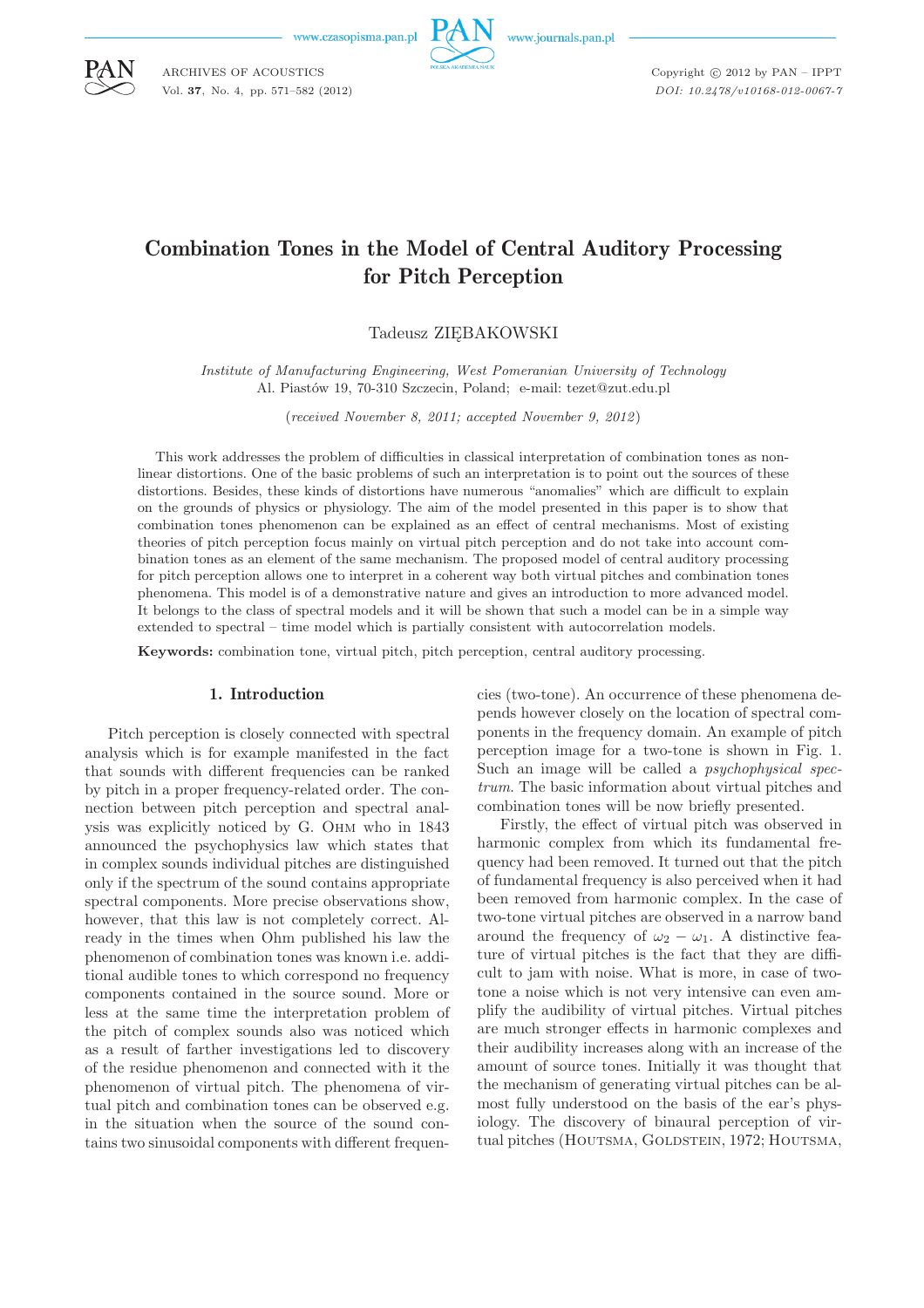

Fig. 1. Differentiation of spectra for two-tone on different levels of auditory process.

2007) was a strong argument for the central origin of the phenomenon and it triggered further development of central theories.

There are many theories (models) of virtual pitch perception, which can be divided into two categories: spectral (place) theories and temporal (time) theories. The basis of spectral theories is the assumption that the basis for pitch identification is an approximate spectral image of the stimulus generated at the level of the inner ear, which is coded by vibrations of the basilar membrane. Such a spectral image will be called as a *physiological spectrum*<sup>1</sup> (see Fig. 1). On the other hand, temporal theories are based on time distribution of spikes generated as a result of sound stimulus in auditory nerve fibres. The best known theories of the first category are presented in GOLDSTEIN (1973), WIGHT-MAN  $(1973)$  and TERHARDT  $(1974)$ . At its simplest, the main idea of these theories is to select the best fitted pattern of harmonic complex to a given group of tones. Because they operate in frequency domain they assume resolution of spectrum components. However, a virtual pitch can also occur with unresolved components. These kinds of situations are better dealt with theories of the second category, which are to be found in studies of LICKLIDER (1951), MEDDIS and HEWITT (1991a; 1991b) or Moore (1997). Pitch estimation in these models is connected with an effect of synchrony in response of auditory nerve fibres to sound stimulus and relies in general on using autocorrelation function

(ACF) for firing rate of spikes in auditory nerve. However, these models too are subject to some limitations, because the effect of synchrony is not observed above 5 kHz which reduces the applicability of temporal theories up to the frequency of 5 kHz. A more comprehensive review of these issues can be found in CHEVEIGNE (2005).

Combination tones contrary to virtual pitches have somewhat different features. They behave as additional real components introduced into sound spectrum: they are subject to beating with tones of near frequency introduced into the stimulus and they can be masked by a noise band centred at their frequency. Frequencies of combination tones are linear combinations of primary tones with low integers. This triggered a hypothesis formulated by HELMHOLTZ (1856), saying that combination tones are nonlinear distortion products generated within the ear<sup>2</sup>. Helmholtz showed that an addition of displacement square factor to equation of harmonic oscillator driven by two sinusoidal forces introduces to the oscillator's vibration spectrum additional components (Helmholtz, 1863). Helmholtz solved this equation by perturbation method and he obtained in the first order of calculations "square" factors with frequencies of  $\omega_2 - \omega_1$ ,  $\omega_1 + \omega_2$ ,  $2\omega_1$  and  $2\omega_2$ , and in the second order of the calculations "the third order" factors with frequencies of  $2\omega_1 - \omega_2$ ,  $2\omega_1 + \omega_2$ ,  $2\omega_2 - \omega_1$ ,  $2\omega_2 + \omega_1$ ,  $3\omega_1$  and  $3\omega_2$ . Helmholtz's hypothesis is generally accepted up till now, although there are facts that can challenge its credibility. Given that combination tones happen as a result of nonlinear distortions it is noteworthy to think that we can only hear so few combination tones. The most prominent combination tones are the tones of odd orders of type  $\omega_1 - n(\omega_2 - \omega_1)$  for  $n = 1, 2...6, \omega_2 > \omega_1$  in particular  $2\omega_1 - \omega_2$  tone and also the difference tone  $\omega_2 - \omega_1$ (Plomp, 1965; 1976; Smoorenburg, 1972a; 1972b). It is noteworthy to think that the tone of the third order  $2\omega_1 - \omega_2$  (n = 1) is audible at lower levels of the sound than the tone of the second order  $\omega_2 - \omega_1$ . Tones above the frequency of  $\omega_1$  are not usually audible. The tone of  $2\omega_1 - \omega_2$  is particularly not accompanied by the tones of  $2\omega_1 + \omega_2$  and  $2\omega_2 + \omega_1$ whereas the audibility of  $2\omega_2 - \omega_1$  is sporadically reported. Apart from that a certain "anomaly" in perception of combination tone  $2\omega_1 - \omega_2$  was observed. If amplitudes of tones  $\omega_1$ ,  $\omega_2$  are identical and equal to x then the nonlinear tone  $2\omega_1 - \omega_2$  should increase initially as  $x^3$  whereas in fact it increases smaller than the first power (ZWICKER, 1955; 1968; GOLDSTEIN, 1967; Helle, 1969/70; Smoorenburg, 1972a; 1972b; ZWICKER, FASTL, 1973). The audibility of combination tones of type  $\omega_1 - n(\omega_2 - \omega_1)$  strongly depends on the ratio of primary tones frequency and is limited

<sup>&</sup>lt;sup>1</sup>This spectrum is different in dependence on if the ear cooperates with nervous system or not. Hence the terms: *active* and *passive physiological spectrum* have been introduced in Fig. 1.

<sup>2</sup>Some authors consider also so-called *extra-aural combination tones* in contrast to *intra-aural* considered in this work, which sources are outside the ear (LOHRI *et al.*, 2011).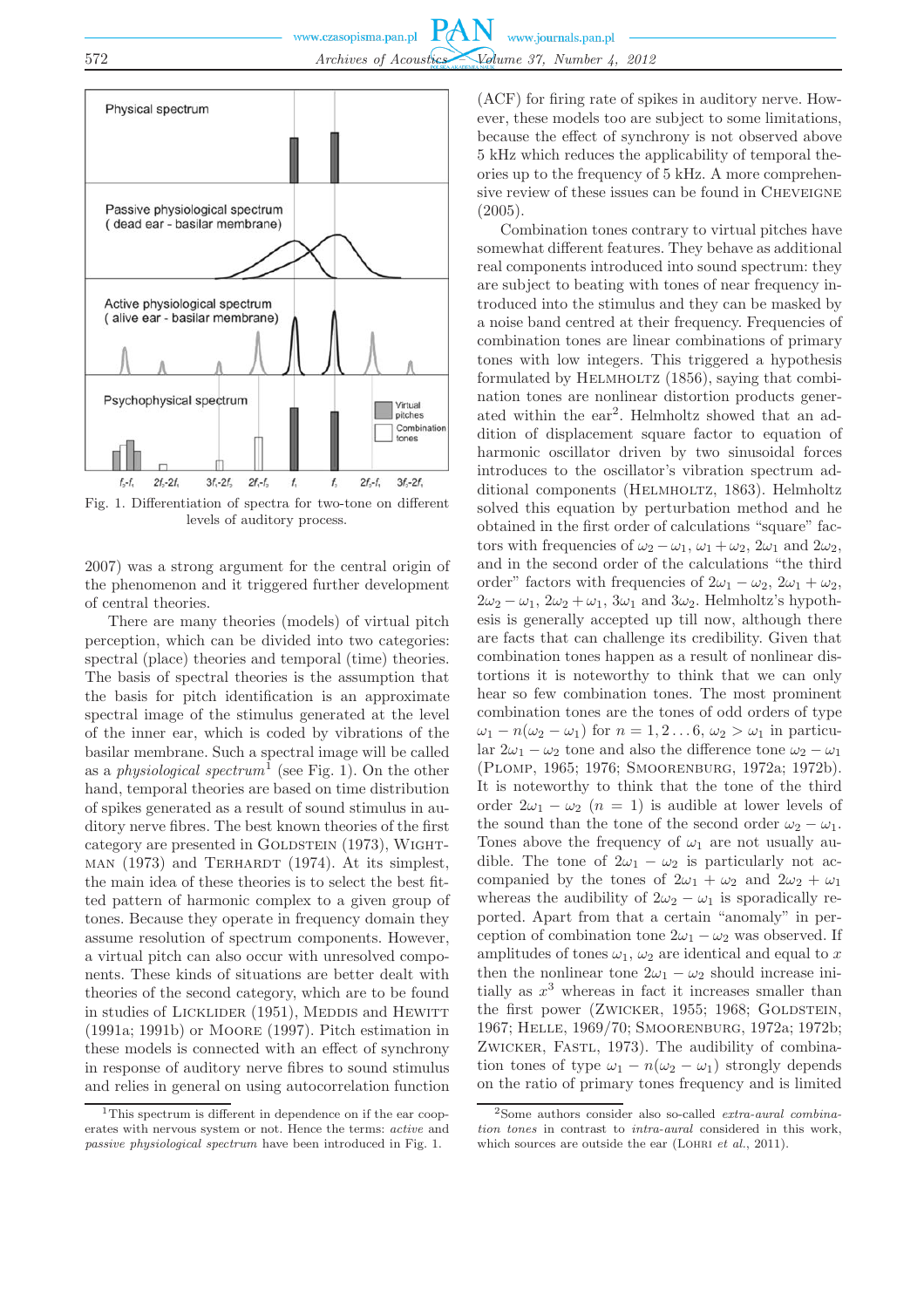to the range of  $\omega_2$ :  $\omega_1$  from about 1.1 to about 1.5 (Plomp, 1965; Smoorenburg, 1972a; 1972b). Moreover, their levels increase markedly with decreasing  $\omega_2$ :  $\omega_1$  (ZWICKER, 1955; GOLDSTEIN, 1967; GREENwood, 1971; Smoorenburg, 1972a; 1972b). Contrary to virtual pitches, binaural perception of combination tones is not observed psychophysically.

The problems outlined above are more in-depth discussed in Plomp (1976) and de Boer (1984; 1991). Singularities in combination tone perception are tried to be explained at the level of the ear's physiology. Some kind of spectral sound analysis is conducted directly in the cochlea of the inner ear. Owing to an appropriate mechanical construction of the cochlea spectral information is directly represented as the maxima of envelope of basilar membrane's vibrations, whereas various frequencies correspond to various places of maximal stimulation of the membrane. In order to determine the sources of nonlinear distortions the mechanisms of both the middle and inner ear were examined. The measurements of transmittance of the middle ear point out to its linear behaviour in a quite wide range of changes of acoustic pressure. However, an analysis of the basilar membrane in the inner ear showed maxima in places corresponding to spectrum components of nonlinear distortions (Robles *et al.*, 1997). However, these maxima were shown only in the situation when there was cooperation between the ear and the auditory nervous system.

The research conducted over the past decades shows that sound is not the only source of mechanical energy determining the behaviour of the cochlea. Outer hair cells (OHC's) which are found in the organ of Corti, which are detectors of sound information can also move as a result of the action of efferent neurons which provide information from the brain (Ashmore, 2008). This feature of OHC's causes that some vibrations of basilar membrane in the cochlea can be amplified while the other can be damped. In this way auditory system realise the feedback between the central and the peripheral levels. Studies conducted by RUGGERO and RICH (1991) indicate that combination tones closely depend on the condition of OHC's. It turns out that characteristic for a membrane controlled by signals from the auditory nerve a nonlinear relation of the basilar membrane's displacement depending on an acoustic stimulus changes into a linear relation when function of OHC's is disturbed. Therefore, some researchers assume that the sensory cells in the cochlea are the source of the nonlinearity (EGUILUZ *et al.*, 2000).

There is also one more source of information regarding combination tones, i.e. otoacoustic emission (OAE). When the ear is stimulated by two-tone burst containing spectral components  $\omega_1, \omega_2, (\omega_2 > \omega_1)$ , an emission of sound containing spectral components with frequencies of  $|n\omega_1 \pm m\omega_2|$ , where n and m are some small integers, is registered in the external ear canal (the so-called DPOAE). These kinds of studies were conducted on various species of vertebrates, including mammals (e.g. recently Michalski *et al.*, 2011), birds, reptiles and amphibians (e.g. Van Dijk, Man-LEY,  $2001$ ). The ears of many of these animals significantly differ from the human ear e.g. the frog's ear does not have a basilar membrane. It is interesting that nevertheless DPOAE  $2\omega_1-\omega_2$  is observed as a dominating component.

Concluding, physiological research has shown that the ear, and in particular the inner ear, is complex, controlled by nervous system electromechanical device which can analyze sounds and also can generate sounds. Most of widely accepted theories of combination tones assume to model the vibrating elements of the inner ear by sound-driven harmonic nonlinear oscillator (Helmholtz, 1863; Eguiluz *et al.*, 2000; Van Dijk, Manley, 2001). However, these theories do not explain, how locally vibrating elements generate globally combination tones. Furthermore, "the origins of many of the nonlinearities in the mechanics of the cochlea remain a contentious issue" (Ashmore, 2008).

The indicated difficulties in interpreting combination tones as nonlinear phenomena raise the question of whether or not another explanation of the phenomenon is possible. In the present study an alternative thesis was assumed that combination tones are the product of the central mechanisms which are responsible for pitch extraction. One of the main problems with locating the source of combination tones at the central level is the fact that these tones are to be found at the peripheral level. However, this can be justified by that the feedback between the central and peripheral levels puts combination tones to the ear by OHC (Fig. 2).



Fig. 2. Schematic diagram of the location of the auditory processor in auditory system.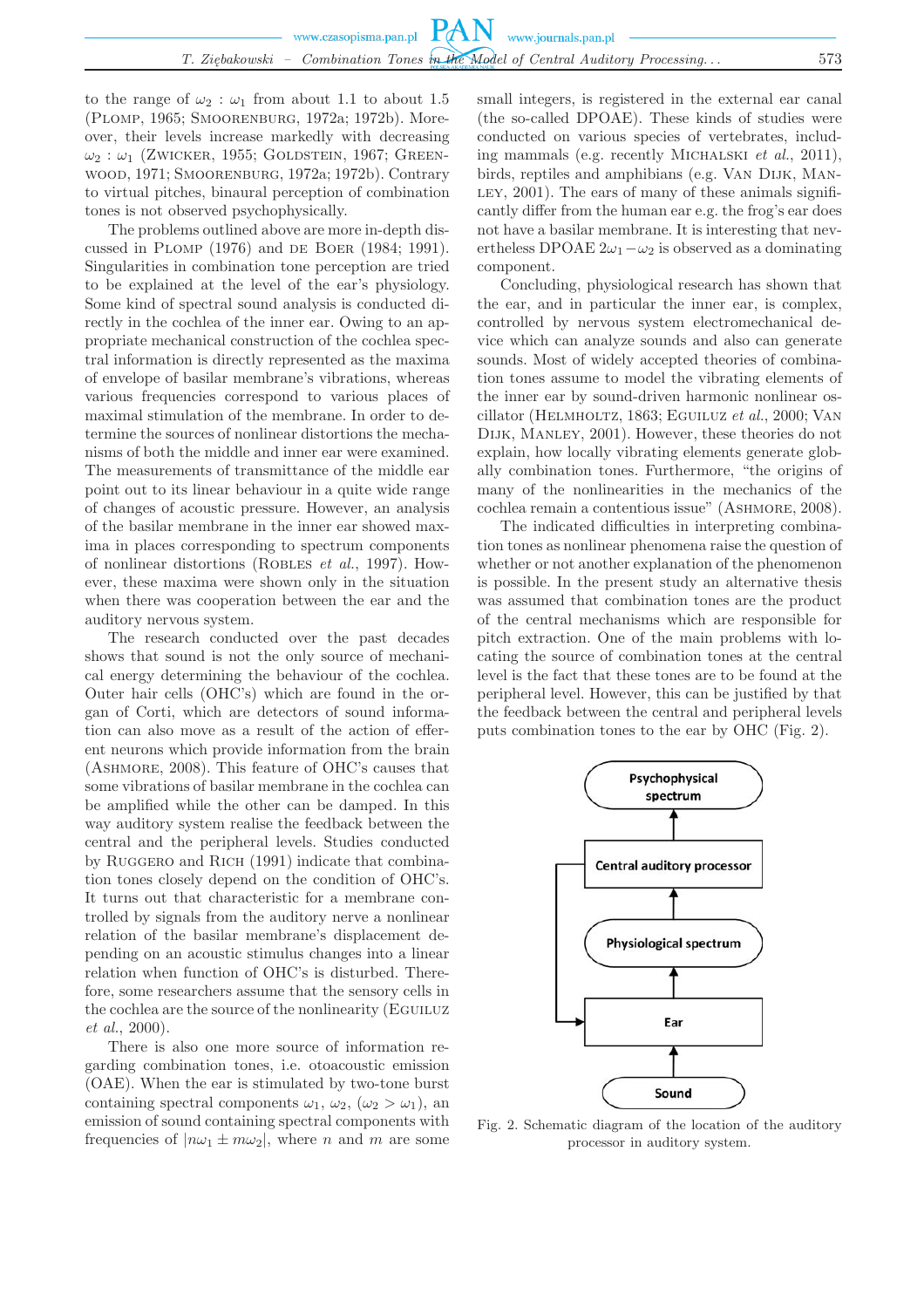|     | www.czasopisma.pan.pl $PAN$ www.journals.pan.pl |
|-----|-------------------------------------------------|
|     |                                                 |
| 574 | Archives of Acoustics Volume 37, Number 4, 2012 |

A simplified model of central auditory processing for pitch perception, which describes generation of both combination tones and virtual pitches, will be presented in the next chapters. Following on from GOLDSTEIN (1973) this model will be called an *auditory processor*. The presented model will belong to the class of spectral models and owing to assumptions made earlier the description of virtual pitches will be far insufficient. The model proposed in this work is of demonstrative nature and gives an introduction to more advanced model. However, an advantage of such a model is easy presentation of the proposed mechanism of combination tone generation. Furthermore, it will be shown that such a model can be in a simple way extended to spectral – time model which in the scope of virtual pitch phenomena will be partially consistent with autocorrelation models. In proposed construction, in an elementary scope, the notions from the theory of group algebras (convolution algebras) will be used.

#### 2. Basic construction elements of model

Sound pitch sensation refers to a very broad class of signals including also some forms of noises. However, in order to simplify our considerations the scope of signals taken into account can be restricted to almostperiodic ones. We will consider amplitude spectra of such signals which we will describe with finite linear combinations of Dirac impulses with nonnegative coefficients:

$$
F = \frac{1}{\lambda} \sum_{\omega \in \Omega} F_{\omega} \delta_{\omega} \quad \text{or} \quad F = \frac{1}{\lambda} \sum_{\omega \in \Omega} F_{\omega} \langle \omega \rangle, \quad (1)
$$

where  $\Omega \subset R$  is a finite set of frequencies and  $F_{\omega} \geq 0$ ,  $\langle \omega \rangle :=: \delta_{\omega}$  is the Dirac measure in the point  $\omega \in R$ and  $\lambda \in R$  is a normalizing constant such that norm  $||F||:=\frac{1}{\lambda}$ λ  $\sum$  $\sum_{\omega \in \Omega} F_{\omega}$  satisfy  $||F|| < 1$ . The space of all discrete measures on R containing such spectra will be denoted by  $M^1(R)$ . Sets of frequency differ from R which have some group structure  $G$  will be also considered and also the spaces  $M^1(G)$  of discrete measures on G.

We start our considerations from observation that from mathematical point of view the convolution (i.e. <sup>∗</sup> -operation) describes generation of combination tones, because e.g.:

$$
\delta_{\omega_2} * \delta_{-\omega_1} = \delta_{\omega_2 - \omega_1}, \quad \delta_{\omega_1} * \delta_{\omega_1} * \delta_{-\omega_2} = \delta_{2\omega_1 - \omega_2}. \tag{2}
$$

If G is a group, then  $M^1(G)$  has a well defined convolution<sup>3</sup>.

$$
\left(\sum\nolimits_iA_{g_i}\delta_{g_i}\right)\ast\left(\sum\nolimits_jB_{g'_j}\delta_{g'_j}\right)=\sum\nolimits_{i,j}A_{g_i}B_{g'_j}\delta_{g_i\cdot g'_j}.
$$

Pitch perception process will be described in the form of "psychophysical" spectrum sequence  ${P_i}_{C}^{\infty}$  $-\infty$ which is generated on the basis of an appropriate sequence of physical spectra  ${F_i}_{\infty}^{\infty}$ . More precisely, it generally will be defined as an infinite iteration process  $\Psi$ , in which spectrum  $P^{(n+1)}$  is created on the basis of previous spectra  $P^{(k)}$  and  $F^{(k)}$  for  $k \leq n$ :

$$
P^{(n+1)} = \Psi\left(\{P_i\}_{-\infty}^n, \{F_i\}_{-\infty}^n\right). \tag{3}
$$

The "linear" formula is the one of the simplest possibilities to determine iteration process  $\Psi$ :

$$
P^{(n+1)} = Q_F^{(n)} * P^{(n)} + \delta_0,
$$
\n(4)

where  $Q_F^{(n)} \in M^1(X)$  is a factor dependent on physical spectrum  $F^{(n)}$ . It can be noticed that formula (4) is similar to the formula  $S^{(n+1)} = qS^{(n)} + 1$  of generation the  $n+1$  partial sum of the geometric series  $1, q, q^2, q^3 \ldots$  Formula (4) has also its deeper psychophysical meaning connected with the rise and decay of pitch sensation in response to a rectangular pulse stimulus (Plomp, 1964). Such pitch sensation varies approximately geometrically. It will be farther more thoroughly discussed. One can assume in the simplest case that

$$
Q_F = \alpha F^{(n)} + \beta \delta_0,\tag{5}
$$

where  $\alpha, \beta \in R$  and  $\delta_0$  is Dirac measure in zero (convolution identity).

When process (4) is a stationary iterative one i.e. when  $F^{(n)} = F = \text{const}$ , the natural task is to determine criteria of convergence and points of convergence of such a process. Then, one can notice that for  $||Q_F|| < 1$  mapping  $\Psi: P \mapsto Q_F * P + \delta_0$  is contracting-mapping and using contracting-mapping principle the psychophysical limit spectrum P can be determined as a fixed point of  $\Psi$ . The situation, in which  $F^{(n)} = F \equiv 0$  will be called the *silence state*. In such a case  $Q_F^{(n)} = \beta \delta_0$  and from Eq. (4) psychophysical spectrum is

$$
P = \frac{1}{1 - \beta} \delta_0. \tag{6}
$$

The next step in the proposed construction is to introduce into  $M^1(G)$  such a structure which can split pitch sensations into tonal and virtual ones. In the simplest case one can do it by introducing two sets of frequencies: tonal T and virtual V which satisfy  $G = T \cup V$ . Moreover, a group structure should be introduced in the set  $G$ . One can do it, assuming that  $G$  is an extension of subgroup  $V$  by two element group  $Z_2$ . It can be realized by simple or semi-simple product. If  $\theta$  denotes generator of group  $Z_2$  then  $G = V \cup \theta V$ . A division G into tonal and virtual sets implies that any spectrum P can be written down as a sum of two components: tonal  $P_T$  and virtual  $P_V$  i.e.  $P = P_T + P_V$ . It is assumed that every physical spectrum  $F$  has only tonal part, so  $F_V \equiv 0$  and so:

<sup>3</sup>We will use also multiplicative group notation instead of additive. If  $g_i \cdot g'_j$  is multiplication of  $g_i, g'_j \in G$  then convolution is: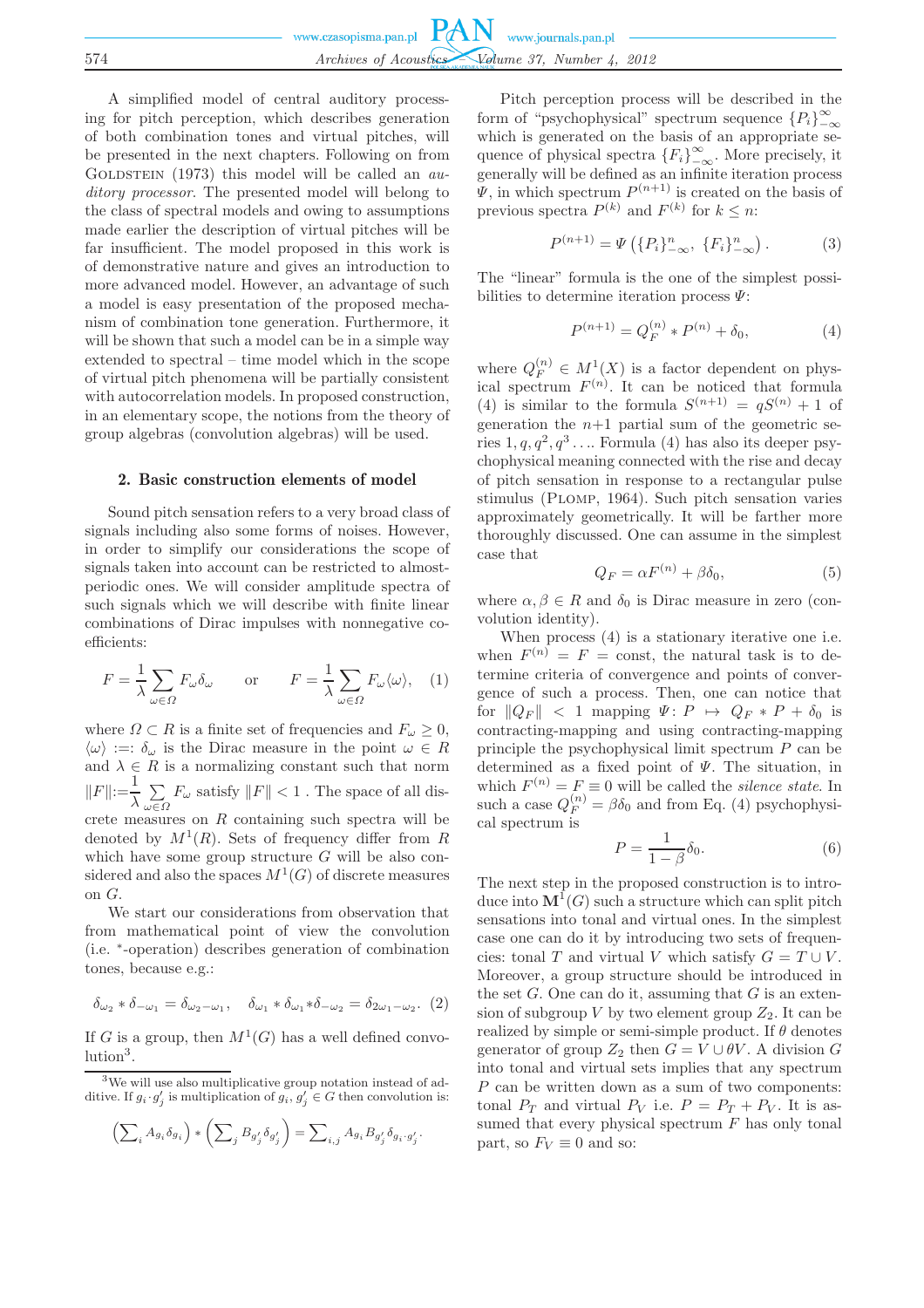$$
F = \theta \frac{1}{\lambda} \sum_{\omega \in \Omega} F_{\omega} \delta_{\omega}.
$$
 (7)

The above considerations will now be illustrated by a simple example.

Example. Perception of a single tone in the form of a rectangular pulse (see Plomp, 1964).

Let  $G = Z_2 \times Z$  be a semi-simple product group determined by relation  $\theta \langle \omega \rangle \theta = \langle -\omega \rangle$  for integers  $\langle \omega \rangle \in Z$  and  $\theta \in Z_2$  (the brackets " $\langle \rangle$ " denote passing from additive to multiplicative notation i.e.  $\langle \omega \rangle \cdot \langle \omega' \rangle = \langle \omega + \omega' \rangle$ ,  $\langle 0 \rangle = 1$ , moreover, the symbol  $\langle \omega \rangle$  in dependence on the context may denote an element of group  $G$  or an element of space  $\mathbf{M}^1(G)$ with amplitude 1. The tonal spectrum determines values on the elements of  $\theta \langle \omega \rangle$  type, but virtual spectrum determines values on the elements of  $\langle \omega \rangle$  type. Let  $F^{(n)} = F = \theta \langle \omega \rangle$  be a spectrum of one tone with the frequency  $\omega$  and amplitude 1, and  $Q_F = \beta \delta_0 + \alpha F$ where  $\alpha = \beta = q/2$  and  $0 < q < 1$ . Then  $||Q_F|| =$  $\|\alpha F + \beta \delta_0\| \le \|\alpha F\| + \|\beta \delta_0\| = q < 1$  so process (4) is convergent. Starting from the spectrum of the silence state:  $P=\frac{1}{1}$  $\frac{1}{1-\beta}\delta_0$  one gets the next psychophysical spectra for  $n = 1, 2, 3, \dots$  on the basis of (4):

$$
P^{(n)} = \frac{(2-q)^2 - q^{n+1}}{2(1-q)(2-q)} \langle 0 \rangle + \frac{q(2-q-q^n)}{2(1-q)(2-q)} \theta \langle \omega \rangle. \tag{8}
$$

The process  $\{P^{(n)}\}$  is convergent to the spectrum  $P = \frac{(2-q)}{2(1-q)}$  $\frac{(2-q)}{2(1-q)}\langle 0 \rangle + \frac{q}{2(1-q)}$  $\frac{q}{2(1-q)}\theta\langle\omega\rangle$ . When we reset component  $\theta \langle \omega \rangle$  in the physiological spectrum from a certain moment i.e. since some  $n_0 F^{(n)} = F \equiv 0$  for  $n > n_0$  then process  $\{P^{(n)}\}$  comes back to the silence state through the following sequence of psychophysical spectra:

$$
P^{(n)} = \frac{2(1-q+2^{-n}q^n)}{(1-q)(2-q)}\langle 0 \rangle + \frac{2^{-n}q^n}{(1-q)}\theta \langle \omega \rangle.
$$
 (9)

The above example has been illustrated in Fig. 3. Let us also observe the role of factor  $\beta \delta_0$  in Eq. (5).



Fig. 3. Pitch perception  $P_{\omega}^{(n)}$  of single tone in the form of the rectangular pulse:  $F_{\omega}^{(n)} = 1$  for  $n =$ 1...15, and:  $F_{\omega}^{(n)} = 0$  for  $n > 15$  ( $q = 0.7$  in Eqs.  $(8)$  and  $(9)$ ).

If  $\beta = 0$  at  $F \equiv 0$  then  $Q_F \equiv 0$  and therefore reset of the physiological spectrum resulted in an instantaneous jump to the silent state, which has not been evidenced in the experiments.

## 3. Auditory filters

Auditory filters have been introduced to psychoacoustics in order to describe such phenomena as the masking phenomenon, the critical bands phenomenon, or the phenomenon of tuning. These phenomena are observed psychophysically and also are studied on the grounds of physiology of the ear. Although the mechanism of functioning of auditory filters is not fully known, most researchers suppose that it functions at the peripheral level. However, one can assume, as we do in this work, that as in case of combination tones this mechanism is located at the central level and is reflected at the peripheral level through the loopback. In our model of auditory processor, introduction of filters allows one to reduce the amount of spectral components taking part in processing described by Eq. (4). The mechanism proposed in Eq. (4) makes it possible to generate for every pair of components  $\omega_1$ ,  $\omega_2$ , additional spectral components with frequencies of  $|n\omega_1 \pm m\omega_2|$ , where n and m are any given integers, which in fact is not observed. Apart from this auditory filters will function as a template used to estimate virtual pitch. Filtering will concern the both tonal and virtual sets of frequencies. In the structure of filters presented in Fig. 4 in the tonal part the comb filter is set for generating fundamental tone and harmonics whereas in the virtual part the filter with three passbands is set for only such virtual pitch which comes from neighbouring harmonics. For simplicity, rectangular outlines of filters and equal width of passbands are assumed. The coherence of the model requires to take into consideration two auxiliary passbands around zero frequency: unperceivable subvirtual pitch (virtual zero) and unperceivable zero combination tone (tonal zero).



The designed processor will be equipped with a collection of virtual-tonal auditory filters which will be indexed (like in harmonic complex) by fundamental frequency  $\Omega$ . Mathematically, filters can be described by means of filters' characteristics, i.e. function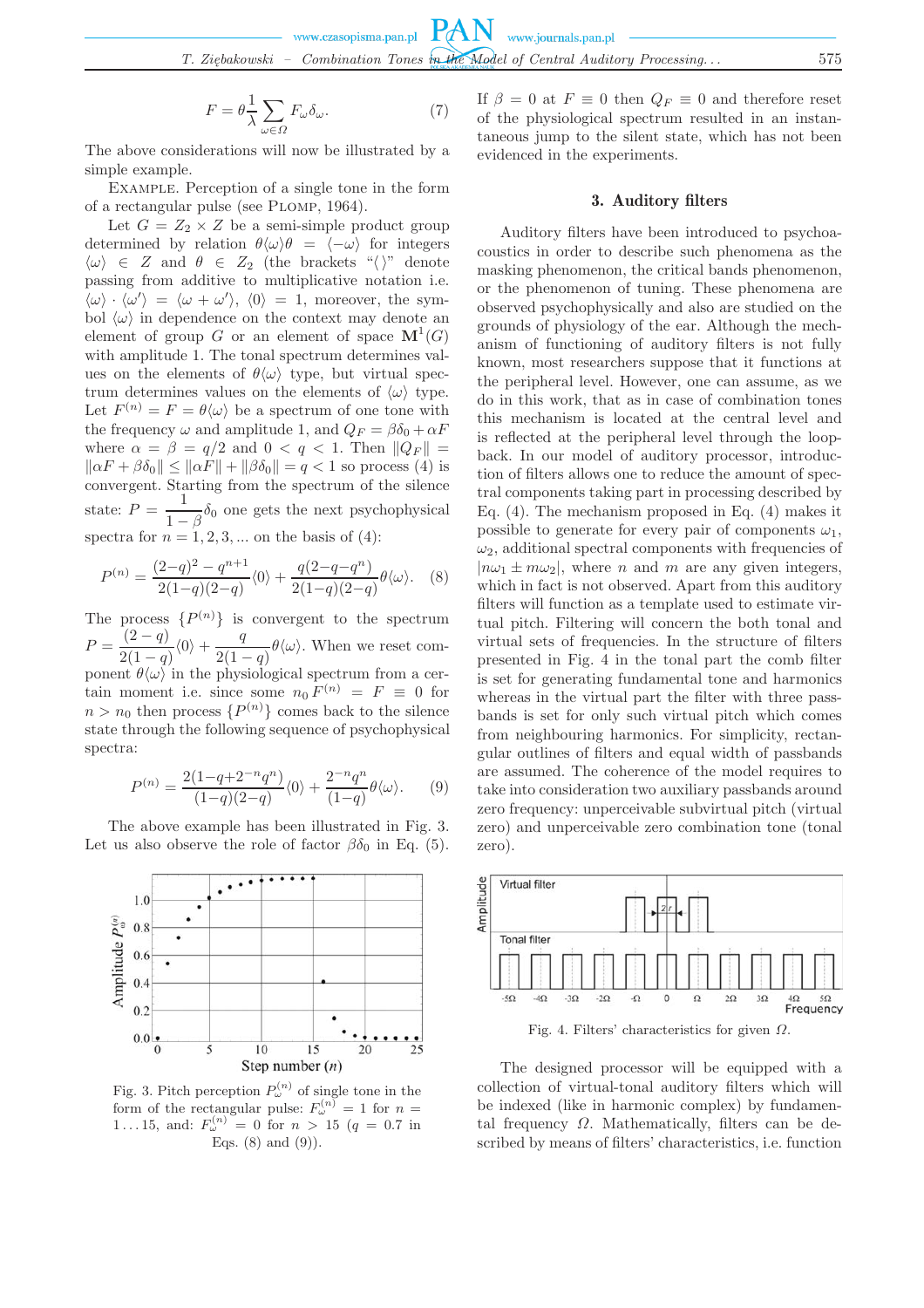$\varphi_{\Omega} \colon T \cup V \to \{0, 1\}$  where  $\Omega$  runs through the set  $\Omega_V$ of all the frequencies corresponding to perceived virtual pitches. An assumption is made that values of the set  $\Omega_V$  create a finite arithmetic progression:

$$
\mathbf{\Omega}_V = \{ \Omega_1, \Omega_2, \dots, \Omega_{\text{max}} \},\tag{10}
$$

where  $\Omega_{i+1} = \Omega_i + \Delta$ .

The initial Eq. (4) defining pitch perception will be rewritten on respective filters, on the condition that on individual filters the spectra processing occurs independently. Accordingly, a certain partial psychophysical spectrum  $P_{\Omega}^{(n)}$  can be connected with every pair of tonal-virtual filters for given  $\Omega \in \Omega_V$  so:

$$
P_{\Omega}^{(n+1)} = \varphi_{\Omega} \cdot (Q_F * P_{\Omega}^{(n)}) + \delta_0.
$$
 (11)

The dot denotes multiplying the spectrum (as a measure) by the function. All of partial spectra create the final pitch spectrum according to the rule of superposition:

$$
P^{(n)} = \sum_{\Omega \in \Omega_V} P_{\Omega}^{(n)}.
$$
 (12)

It is easy to show that partial psychophysical spectrum  $P_{\Omega}^{(n)}$  can be non-zero only on filter passbands.

## 4. Determination of psychophysical spectra for periodic signals

Amplitude spectra of periodic signal are discrete spectra, in which the components are equally spaced by a fixed width  $\Delta\omega$ . In our model this situation is described by the group  $G = Z_2 Z$  with the defining relation  $\theta \omega \theta = \omega^{-1}$  which<sup>4</sup> in the additive notation is given by  $\theta \langle \omega \rangle \theta = \langle -\omega \rangle$  where  $\omega \in Z$ ,  $\theta \in Z_2$ . Group G as a set can be presented as  $G = Z \cup \theta Z$  what shows the division of group  $G$  into the virtual and tonal parts. The space  $M^1(G)$  can be in this case identified with  $L^1(G)$ , so instead operate on measures we can operate on functions for which the convolution is defined by the formula:

$$
f * g(x) = \sum_{y \in G} f(y)g(y^{-1}x),
$$
  

$$
f, g \in L^{1}(G), \qquad x \in G.
$$
 (13)

Additionally, owing to the discreet character of the group and due to the limitation of frequency ranges by the auditory filters the consideration of spectra can be narrowed down to finite dimensional linear spaces, so Eq. (11) can be written in the matrix form. Let  $N > 0$ be the number of the highest audible component. Let us define the following subset in  $G$ :

$$
B = \{ \langle -N \rangle, \langle 1 - N \rangle, \dots, \langle 0 \rangle, \dots, \langle N+1 \rangle, \langle N \rangle, \n\theta \langle -N \rangle, \theta \langle 1 - N \rangle, \dots, \theta, \dots \theta \langle N-1 \rangle, \theta \langle N \rangle \}.
$$
(14)

This set can be treated as a certain base of linear subspace  $W \subset L^1(G)$  generated by this set. In base B the element  $Q_F \in W$  can be written as:

$$
Q_F = [V_{-N}V_{1-N}, \dots, V_N, T_{-N}, T_{1-N}, \dots, T_N]^{\mathrm{T}}, \quad (15)
$$

where the first half is the virtual and the second the tonal part.

Let us now turn to writing Eq.  $(11)$  in the matrix form in the base  $B$ . Let us now take the element  $Q_F \in W$  defined by Eq. (15) and let us write down the operation  $Q_F * (\cdot)$  in the base B as mapping  $\mathbf{Q}_F : W \to W$  given by as follows:

$$
\mathbf{Q}_F \colon W \ni f \to \varphi_B \cdot (Q_F * f) \in W,\tag{16}
$$

where

$$
\varphi_B(\langle i \rangle) = \varphi_B(\theta \langle i \rangle) = \begin{cases} 1 & \text{for } |i| \le N, \\ 0 & \text{for } |i| > N. \end{cases}
$$

The matrix of this mapping in base B has the following form:

$$
\mathbf{Q}_F = \begin{bmatrix} \mathbf{V} & \mathbf{T}^{\mathrm{T}} \\ \mathbf{T} & \mathbf{V}^{\mathrm{T}} \end{bmatrix},\tag{17}
$$

where

$$
\mathbf{V} = \begin{bmatrix}\nV_0 & V_1 & \cdots & V_N & & 0 \\
V_{-1} & V_0 & V_1 & \vdots & V_N & \\
\vdots & V_{-1} & \ddots & \ddots & \vdots & \ddots \\
V_{-N} & \vdots & \ddots & \ddots & \ddots & \vdots \\
& V_{-N} & \vdots & \ddots & \ddots & \ddots & \vdots \\
& & & & & & \ddots \\
0 & & & & & & & V_{-N} \\
0 & & & & & & & & V_{-1} \\
\end{bmatrix},
$$
\n(18)\n
$$
\begin{bmatrix}\nT_0 & T_1 & \cdots & T_N & & 0 \\
T_{-1} & T_0 & T_1 & \vdots & T_N & \\
\vdots & T_{-1} & \ddots & \ddots & \vdots & \ddots \\
T_{-N} & \vdots & \ddots & \ddots & \ddots & \vdots \\
T_{-N} & \vdots & \ddots & \ddots & \ddots & \vdots \\
\vdots & \ddots & \vdots & \ddots & \ddots & \ddots \\
T_{-N} & \vdots & \ddots & \ddots & \ddots & \vdots \\
\vdots & \ddots & \ddots & \ddots & \ddots & \vdots \\
0 & & & & & & & V_{-1} \\
1 & & & & & & & V_{-1}\n\end{bmatrix}.
$$

The characteristics of the filters  $\varphi_{\Omega}$  can be likewise written in the matrix form  $\Phi_{\Omega}$  (Eq. (9)). In the base  $B = \{b_k\}$  (Eq. (14)) it will be diagonal matrices with values of  $(\Phi_{\Omega})_{k,k} = \varphi_{\Omega}(b_k)$  on the main diagonal. For

<sup>&</sup>lt;sup>4</sup>One can also assume that  $\theta \omega \theta = \omega$  but relation  $\theta \omega \theta = \omega^{-1}$ allows one to make the consideration simpler and more transparent.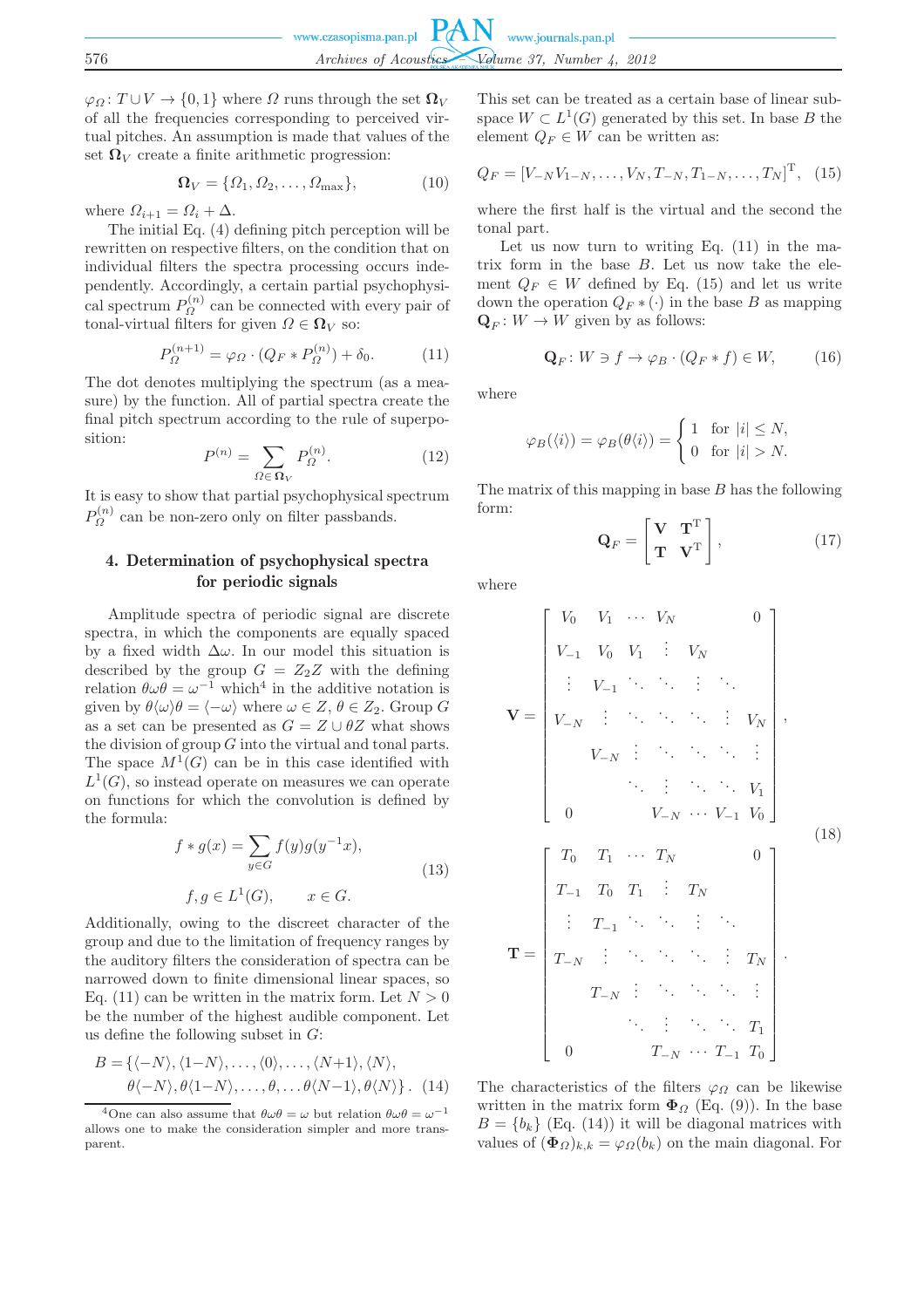example, for  $\Omega = 2$  and an even N matrix  $\Phi_2$  has the following form:

$$
\Phi_2 = \text{diag}\left( \left[ \underbrace{0, \dots, 0, \stackrel{-2}{1}, 0, \stackrel{0}{1}, 0, \stackrel{2}{1}, 0, \dots, 0}_{V} \right]^{2} \underbrace{\qquad \qquad }_{T} \right) \left( \underbrace{0, \dots, 0, \stackrel{-2}{1}, 0, \stackrel{0}{1}, 0, \stackrel{2}{1}, 0, \stackrel{2}{1}, \dots, 0, 1, 0, \stackrel{N}{1}}_{T} \right) \right). \tag{19}
$$

The psychophysical spectra  $P_{\Omega}^{(n)}$  and  $\delta_0$  can be written in the form of one column matrices with a length  $4N+2$ . In view of the above definitions Eq. (11) takes the following form:

$$
\mathbf{P}_{\Omega}^{(n+1)} = \mathbf{\Phi}_{\Omega} \mathbf{Q}_{F} \mathbf{P}_{\Omega}^{(n)} + \mathbf{\delta}_{0}.
$$
 (20)

Because  $\Phi_{\Omega}\delta_0 = \delta_0$  then it follows from the preceding equation that  $\mathbf{P}_{\Omega}^{(n+1)} = \mathbf{\Phi}_{\Omega} \mathbf{P}_{\Omega}^{(n+1)}$ . The problem of how to determine spectra  $P_{\Omega}^{(n)}$  can be reduced to subspace  $W_{\Omega} \subset W$  determined by projecting images  $\Phi_{\Omega}$ . Equation (20) can therefore be given by:

$$
\mathbf{P}_{\Omega}^{(n+1)} = \mathbf{Q}_{\Omega} \mathbf{P}_{\Omega}^{(n)} + \delta_0, \quad \mathbf{Q}_{\Omega} := \mathbf{\Phi}_{\Omega} \mathbf{Q}_{F} \mathbf{\Phi}_{\Omega}. \quad (21)
$$

The above considerations will be illustrated in the next section on two-tone problem example.

### 5. Two-tone pitch perception

Let us consider physical spectrum of two-tone given by:

$$
F = \frac{\theta}{2N+1} \left[ F_{-\omega_2} \langle -\omega_2 \rangle + F_{-\omega_1} \langle -\omega_1 \rangle + F_0 \langle 0 \rangle \right. \left. + F_{\omega_1} \langle \omega_1 \rangle + F_{\omega_2} \langle \omega_2 \rangle \right],
$$
\n(22)

where  $\omega_2 > \omega_1 > 0$ . In an artificial way an imperceptible 0-th tonal component was introduced into the spectrum as an element of the mechanism of the auditory processor. It is assumed that the amplitude of this component has a constant in time value. Amplitude spectrum has property  $F_{-\omega} = F_{\omega}$  so by substituting Expression  $(22)$  into Eq.  $(5)$  we have:

$$
Q_F = \beta \langle 0 \rangle + \theta \left[ \varepsilon \langle 0 \rangle + A(\langle -\omega_1 \rangle + \langle \omega_1 \rangle) + B(\langle -\omega_2 \rangle + \langle \omega_2 \rangle) \right],
$$
\n(23)

where  $\varepsilon$ , A, B, are calibrated amplitudes  $F_0, F_{\omega_1}, F_{\omega_2}$ by factor  $\alpha/(2N+1)$ . While having  $Q_F$  it is possible to determine matrix  $\mathbf{Q}_F$  (17). The aim is to determine partial limit spectrum  $\mathbf{P}_{\Omega} := \lim_{n \to \infty} \mathbf{P}_{\Omega}^{(n)}$  of sequence of partial psychophysical spectra of two-tone for individual fundamental frequencies  $\Omega \in \Omega_V$ . These spectra are determined from the following equation derived from Eq. (21):

$$
\mathbf{P}_{\Omega} = (\mathbf{I} - \mathbf{Q}_{\Omega})^{-1} \boldsymbol{\delta}_0, \tag{24}
$$

where **I** is an identity matrix in the base B of the space W.

Let us now consider a tonal filter with the fundamental frequency  $\Omega$  showed in Fig. 4 and for simplicity let us assume that  $2r$  is smaller than auditory frequency resolution so only one component can be located within passband. Depending on the position of two-tone components in relation to the tonal filter the four cases can be differentiated which are showed in Fig. 5. Case 1 is the most interesting one. It can be checked that other cases can be narrowed down to either no perception of tones (Case 2) or to perception of one or two singular tones (Cases 3 and 4).



Fig. 5. The possibilities of deploying two-tone in relation to the tonal filter.

Let us now consider Case 1. The psychophysical spectrum determined from Eq. (24) can be presented in the following form:

$$
\mathbf{P}_{\Omega} = [V_{-N}, V_{1-N}, \dots, V_N, T_{-N}, T_{1-N}, \dots, T_N]^{\mathrm{T}}.
$$
 (25)

Let us write non-zero components of this spectrum as functions of amplitudes  $\varepsilon$ , A and B:

$$
V_0 = (1 - \beta)S, \t V_{\omega_2 - \omega_1} = (1 - \beta)R,
$$
  
\n
$$
T_0 = \varepsilon S, \t T_{\omega_2 - \omega_1} = \varepsilon R,
$$
  
\n
$$
T_{2\omega_1 - \omega_2} = AR, \t T_{\omega_1} = AS + BR, \t (26)
$$
  
\n
$$
T_{\omega_2} = BS + AR, \t T_{2\omega_2 - \omega_1} = BR,
$$
  
\n(27)

where

$$
r = 2AB,
$$
  
\n
$$
s = (1 - \beta)^2 - \varepsilon^2 - 2A^2 - 2B^2,
$$
  
\n
$$
R = \frac{r}{s^2 - 2r^2},
$$
  
\n
$$
S = \frac{s}{s^2 - 2r^2}.
$$
\n(27)

The spectrum is also presented in Fig. 6. It can be observed that the spectrum contains virtual pitch  $\omega_2-\omega_1$ , and in the tonal range apart from fundamental components it also contains zero component and combination tones with the frequencies of  $\omega_2 - \omega_1$ ,  $2\omega_1 - \omega_2$ and  $2\omega_2 - \omega_1$ .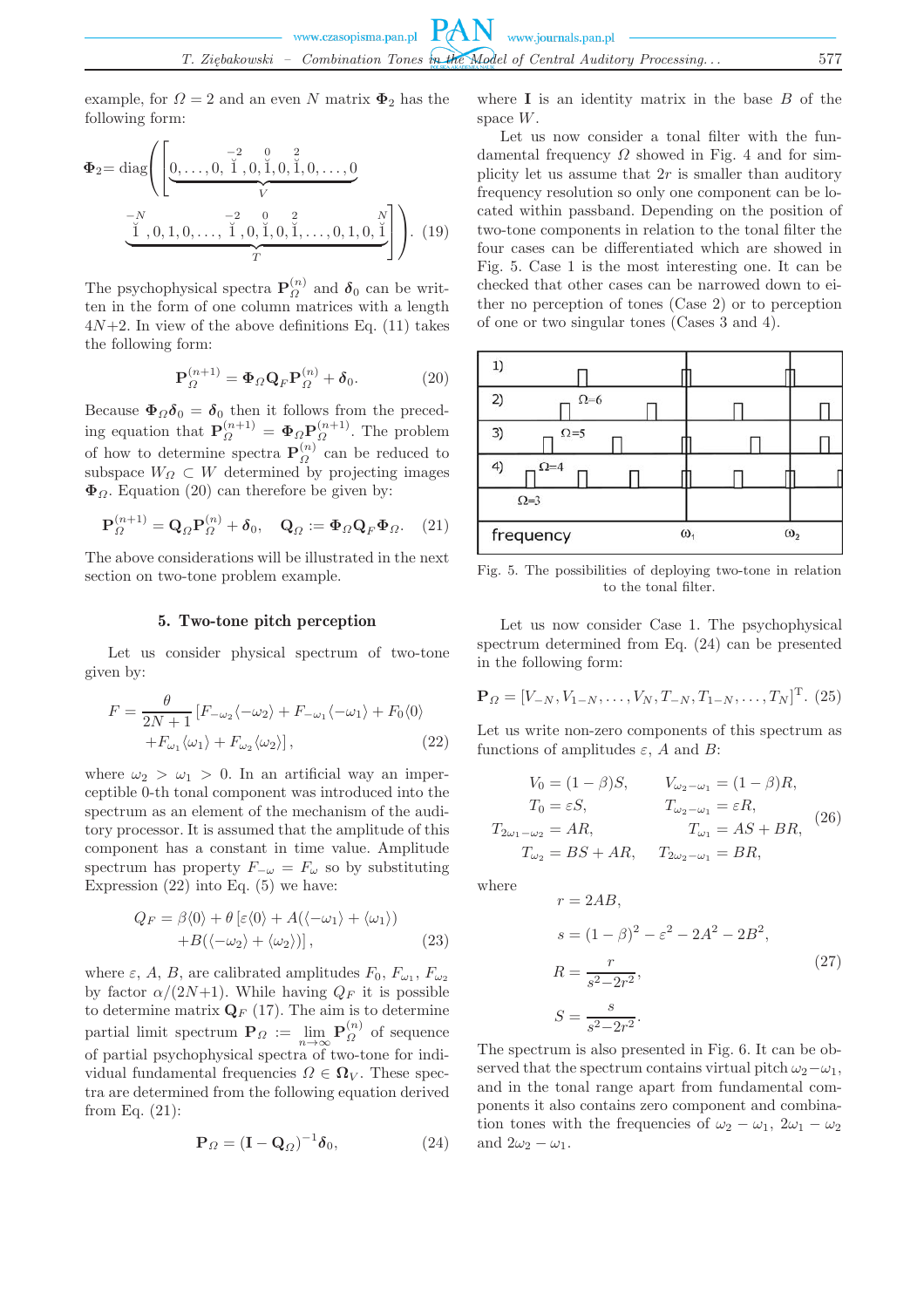

Fig. 6. Partial psychophysical spectra of two-tone – the Case 1.

Let us now go over the mechanism of generating psychophysical image of two-tone in the model constructed above. This one can enrich psychophysical spectrum with components which frequencies are linear combination of the frequencies of physical spectra components with low integers. In order to better illustrate this issue the following diagrams will be used:

$$
p_1 \xrightarrow{f_1} p_2 \xrightarrow{f_2} p_3 \cdots p_{n-1} \xrightarrow{f_{n-1}} p_n, \tag{28}
$$

where  ${p_i}_1^n, {f_j}_1^{n-1}$  $n-1$  are sequences in the group G such that  $p_{i+1} = f_i \cdot p_i$ . These sequences will describe non zero components of corresponding spectra  $\{P^{(i)}\}_1^n$ ,  $\{F^{(j)}\}_1^{n-1}$  which satisfy Eqs. (4) and (5). For example, two steps of the process generated by one spectral component described in Sec. 2 can be described by the following diagram:

$$
\langle 0 \rangle \xrightarrow{\theta \langle \omega \rangle} \theta \langle \omega \rangle \xrightarrow{\theta \langle \omega \rangle} \langle 0 \rangle. \tag{29}
$$

In general, there are many paths that lead to generating a certain spectral component of psychophysical spectrum. However, not every path is possible to be proceeded due to the fact that some components are cut off by the auditory filters. Below, there are examples of paths leading to generation of combination tones.

$$
\langle 0 \rangle \xrightarrow{\theta \langle \omega_2 \rangle} \theta \langle \omega_2 \rangle \xrightarrow{\theta \langle \omega_1 \rangle} \langle \omega_2 - \omega_1 \rangle \xrightarrow{\theta} \theta \langle \omega_2 - \omega_1 \rangle,
$$
  

$$
\langle 0 \rangle \xrightarrow{\theta \langle \omega_1 \rangle} \theta \langle \omega_1 \rangle \xrightarrow{\theta \langle \omega_2 \rangle} \langle \omega_1 - \omega_2 \rangle \xrightarrow{\theta \langle -\omega_1 \rangle} \theta \langle 2\omega_1 - \omega_2 \rangle, \quad (30)
$$

$$
\langle 0 \rangle \xrightarrow{\theta \langle \omega_2 \rangle} \theta \langle \omega_2 \rangle \xrightarrow{\theta \langle \omega_1 \rangle} \langle \omega_2 - \omega_1 \rangle \xrightarrow{\theta \langle -\omega_2 \rangle} \theta \langle 2\omega_2 - \omega_1 \rangle.
$$

Let us note, that both virtual and tonal pitches are generated in different steps of perception process: tonal ones in odd steps and virtual ones in even steps so we can say odd-even pitch rather than tonal-virtual one. First path in (30) shows that combination tone  $\omega_2-\omega_1$ in tonal spectrum exists only if the imperceptible 0-th tonal component in spectrum  $F$  is introduced (see also Eq. (26):  $T_{\omega_2-\omega_1} > 0$  if  $\varepsilon > 0$ ).

Image presented in Fig. 6 is not, however, fully compatible with this one in Fig. 1. The spectrum presented in Fig. 6. lacks higher combination tones, such as  $\omega_1 - n(\omega_2 - \omega_1)$ ,  $n > 1$ . On the other hand, the spectrum contains the  $2\omega_2-\omega_1$  combination tone, which in practice is not psychophysically observed. As we know from the Introduction, it occurs, however, in the alive ear i.e. in situation when ear cooperates with nervous system. Thus, an explanation of these phenomena requires to take into account the feedback which in our model has been omitted. We return to the first of these problems in Sec. 7.

#### 6. Extension to spectral-time model

As we know from the Introduction, there are two mechanisms in auditory system responsible for pitch extraction: spectral (place) and temporal (time). These correspond to two kinds of pitch perception models: spectral and temporal. There are attempts to create a model which merges these mechanisms into one whole  $(e.g. \tMEDDIS, O'MARD, 1997)$  but they are not entirely satisfactory (see CHEVEIGNE, 2005).

In this section, we show in outline that our spectral model can be in a simple way extended to spectral – time model. Moreover, it turns out that such an extended model allows one to describe pitch perception process by one mechanism in both frequency and time domain.

The spectral model presented in the previous chapters has several limitations the most important of which include the fact that:

- 1. It is based on the concept of spectral models and inevitably inherits some of their drawbacks described earlier in the Introduction.
- 2. In virtual pitch perception it does not take into account phenomena connected with shift of components in harmonic complexes, the so-called I and II shift effects
- 3. It predicts occurrence of combination tone of the type  $2\omega_2 - \omega_1$ , which is not, however, psychophysically observed.
- 4. It does not explain such phenomena as tuning, masking or suppression.

Let us also turn our attention to the fact that our considerations are based on the assumption that the bandwidth of filter passbands is smaller than auditory frequency resolution. If we in our model reject this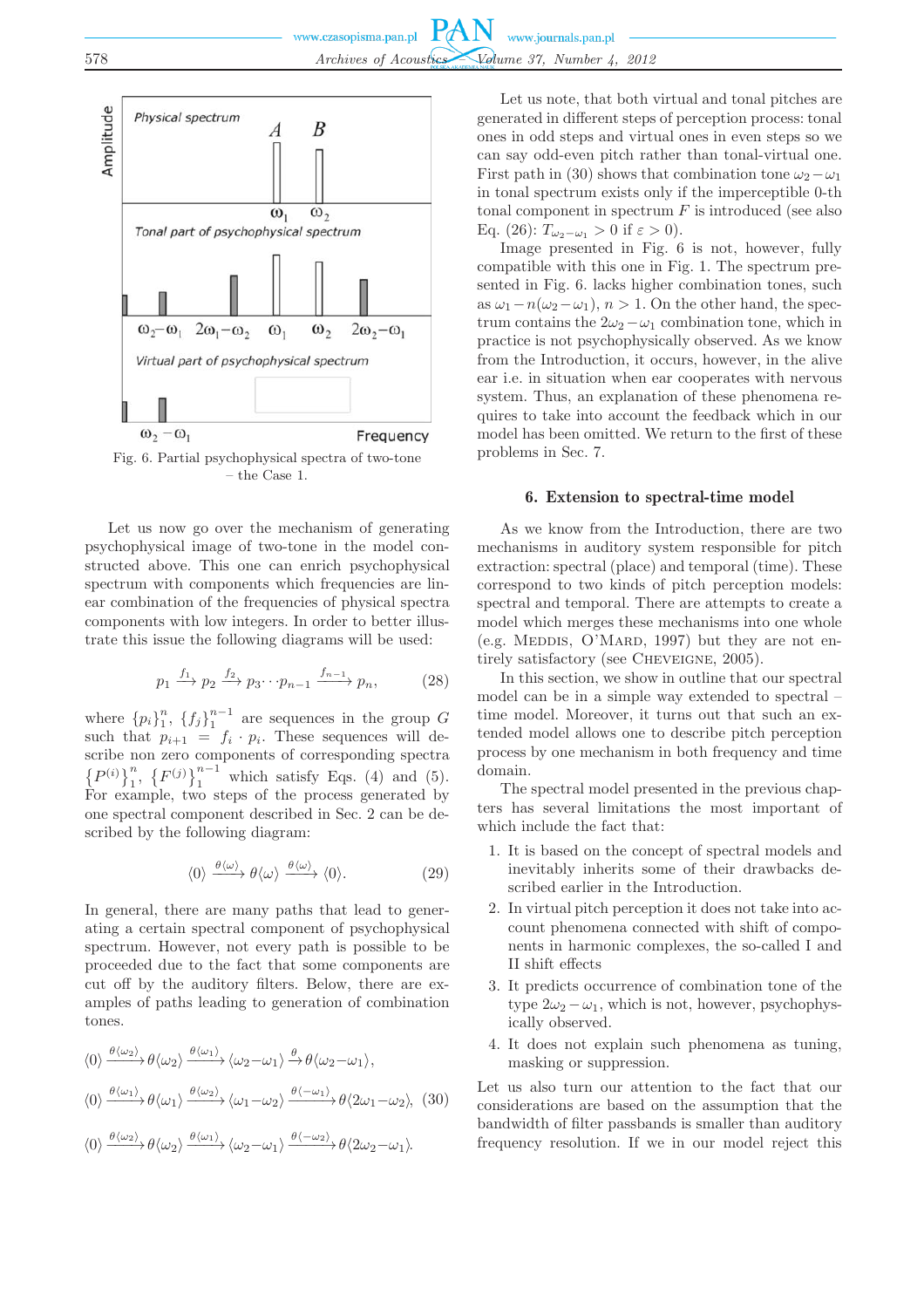assumption that within passbands additional components can be appeared what is shown on Fig. 7. Then:

5. There is the problem of localization of pitch of source tones in the situation when two components are placed within a range of the same passband.



Fig. 7. The psychophysical spectrum in the case when twotone is placed within a range of the one tonal passband.

As far as virtual pitch perception is concerned the first two problems can be well solved by models based on autocorrelation analysis (LICKLIDER, 1951; MEDDIS, HEWITT, 1991a). We will show now that by moving our construction from frequency domain to time domain we obtain in the range of virtual pitch perception a model consistent with autocorrelation models.

Let us consider the group  $G = Z_2R$  with the defining relation  $\theta t \theta = t^{-1}$  which in the additive notation is given by  $\theta \langle t \rangle \theta = \langle -t \rangle$  where  $t \in R$ ,  $\theta \in Z_2$ . This time instead of applying it for spectra, it will be used for waveforms on a principle similar to that described in Sec. 2. In the time domain the same symbols will be used as in the frequency domain, they will only be spelled with a lower key. The group  $G$  determines the psychophysical time domain divided into two parts: the virtual (real time t) and the tonal (time  $\theta t$ ). Let us consider the waveform  $s(t)$ , which by assumption will be appropriately "cut" by means of a window and let us define the physiological waveform  $f \in L^1(G)$  in the following form:

$$
f(t) \equiv 0, \qquad f(\theta t) = s(t). \tag{31}
$$

Equation (4) which defines the perception process can be rewritten in the following way:

$$
p^{(n+1)} = f * p^{(n)} + \delta_0,
$$
 (32)

where  $p^{(n)}$  is the *n*-th psychophysical waveform. The convolution is given by a formula, similarly to Eq. (13):

$$
f * g(x) = \int_{y \in G} f(y)g(y^{-1}x),
$$
  

$$
f, g \in L^{1}(G), \qquad x \in G.
$$
 (33)

Let us follow the process of creation of this waveform. We start from  $p^{(0)} = \delta_0$ . Then, we have  $p^{(1)} = f + \delta_0$ and  $p^{(2)} = f * f + f + \delta_0$ . It can be checked that  $f * f$ contains only the virtual part and that:

$$
f * f(\tau) = \int_{t \in R} f(\theta \langle t \rangle) f((\theta \langle t \rangle)^{-1} \langle \tau \rangle) dt
$$
  

$$
= \int_{t \in R} f(\theta \langle t \rangle) f(\langle -t \rangle \theta \langle \tau \rangle) dt
$$
  

$$
= \int_{t \in R} f(\theta \langle t \rangle) f(\theta \langle t + \tau \rangle) dt
$$
  

$$
= \int_{t \in R} s(t) s(t + \tau) dt.
$$
 (34)

We see that the process of generating a psychophysical waveform in its virtual part is therefore in its first steps approximated by means of ACF.

Now, let us return to the beginning of our considerations on the spectral model. Let us note that it has been implicitly assumed that the physiological spectrum which is fed to the input of auditory processor agrees with the physical spectrum of the sound However physiological spectrum understood as the envelope of vibration of the basilar membrane is a far approximation of the sound spectrum. Moreover, the spectrum reflected in auditory nerve is enriched with additional information connected with the temporal phase synchrony of auditory nerve fibres Sound information at the level of the auditory nerve can thus be described by a discrete set of amplitudes  $\{A_\omega \in R\}$ and a discrete set of phase factors  $\{\varphi_t \in [0, 2\pi]\}\$  where  $\omega \in S$  where  $S \subset R$  is a discrete set of frequencies, and t is related to the dependence  $t = 1/\omega$ . Extension of our spectral model to the spectral-time model can thus be achieved by replacing the real amplitudes  $F_{\omega}$ in Eq. (1) or (7) with complex amplitudes  $A_{\omega}e^{i\varphi_{1/\omega}}$ . After substitution in Eq. (7) we have:

$$
F = \theta \frac{1}{\lambda} \sum_{\omega \in S} A_{\omega} e^{i\varphi_{1/\omega}} \delta_{\omega}.
$$
 (35)

We can pass to the time domain by means of formula  $f(t) := F(1/t)$ . Finally, in our extended model, the filtering described in Sec. 3 should be taken into account. Summing up the psychophysical waveforms for all auditory filters we get as regards virtual pitch the procedure similar to SACF proposed by MEDDIS and HEWITT  $(1991a)$ .

Concluding we see that virtual pitch can be simultaneously estimated by the spectral and the temporal mechanism. Previously presented spectral model can only estimate the band in which virtual pitch may occur. Temporal mechanism, however, allows one to more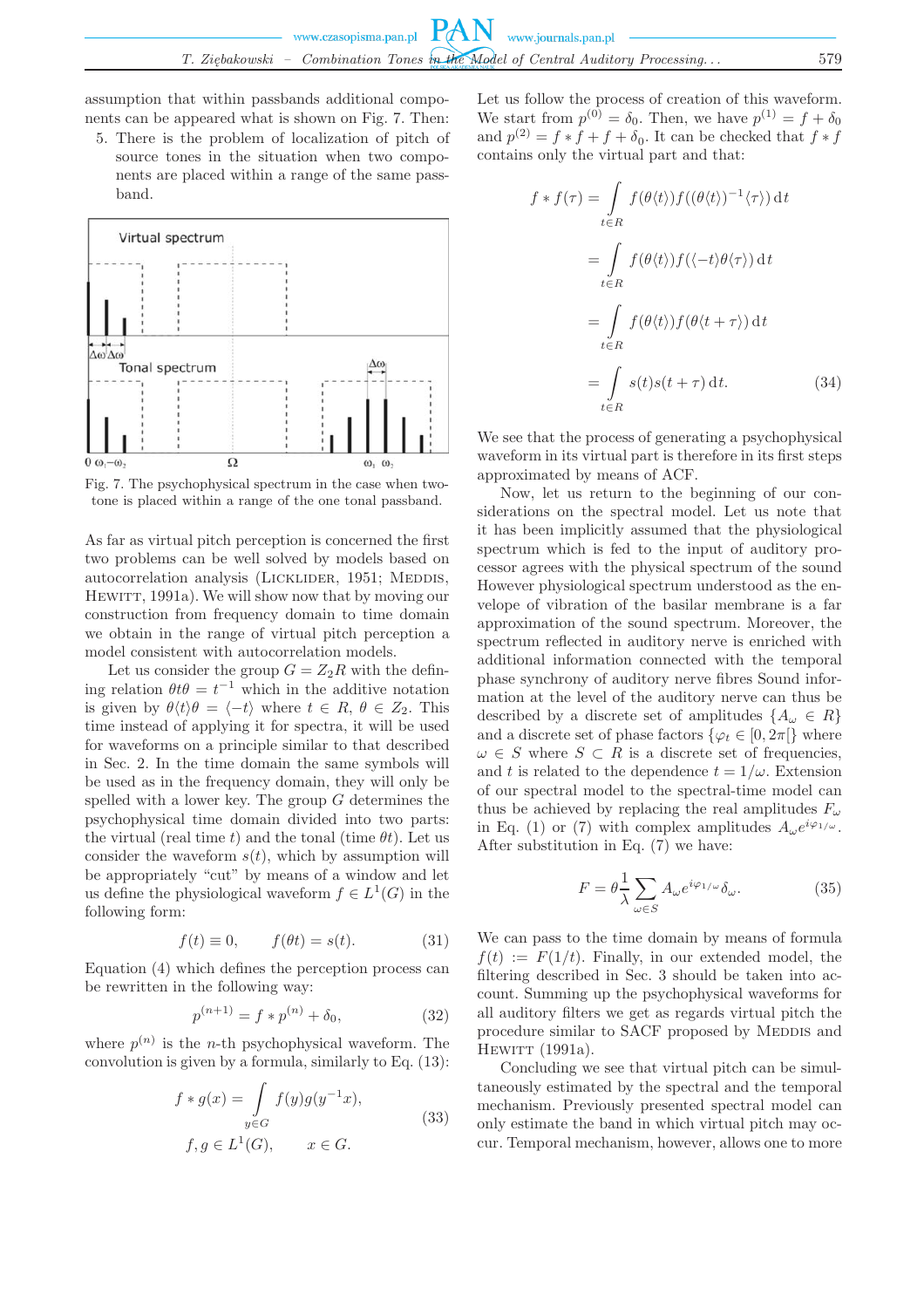precisely estimate the location of virtual pitch within the band on principle of extraction of the maximum of SACF in the iterative process. Let us add that processing between bands also occurs in the extended model In the time domain such a processing can be described by the cross-correlation function of signals from two different bands-time windows.

The time extension of the spectral model outlined above does not solve all the problems, in particular the third and the fourth problem and also does not completely solve the fifth problem. However, these problems can be solved by taking into account the feedback between the central and the peripheral auditory system and by a proper choice of the group G The latest is connected with the problem of encoding sound information in the auditory nerve fibres. Such an encoding can be described by a stochastic process in the frequency-amplitude domain. In our model, the introduction of the additional amplitude dimension requires an "extension" of the group G. Good results can be achieved by using the group  $SL(2,R)$ . A full consideration of this issue is beyond the scope of this paper. The model based on this group will be the subject of a separate publication.

## 7. Discussion

## *An explanation of some "anomalies" of combination tones*

The presented model of auditory processor can in an easy way explain the occurrence of combination tones in limited ranges of the frequency quotient of harmonic components of two-tone (approximately 1.1 – 1.5). Combination tones occur when tones  $\omega_1, \omega_2$  fall into adjacent passbands of a given tonal filter, i.e. in a neighbourhood of frequency quotient  $(k+1)/k$  (see Fig. 8). For  $k > 1$  these quotients are to be found in



Fig. 8. Pictorial view of participation of tonal filters in creation of combination tone of type  $2\omega_1 - \omega_2$ .

the range from 11:10 to 3:2 (for  $k = 1$  the ratio is 2:1. for which the combination tone would have to occur around the inaudible zero frequency).

Next problem arises when the amplitude of the tone  $2\omega_1-\omega_2$  increases, when frequencies of the tones  $\omega_1$ ,  $\omega_2$  are getting closer to each other. If, however, the frequency ratio of the tones  $\omega_1 : \omega_2$  is close to unity, the number of auditory tonal filters which can encompass the tones  $\omega_1$ ,  $\omega_2$  in adjacent bandwidths increase (see Fig. 8). At the same time the combination tone has a greater intensity, because it is generated by a larger number of filters.

Another problem arises when the amplitude of combination tone  $2\omega_1-\omega_2$  increases depending on the level of stimulus. In the classical interpretation of Helmholtz this tone should increase in a logarithmic scale 3 times faster than source tones at least in the range of low level, which in reality it is not observed. The presented model predicts that the level of combination tone  $2\omega_1-\omega_2$  increases more or less equal to the level of primary tones, what is convergent with empirical data (see Fig. 9).



Fig. 9. The level of combination tone  $2\omega_2-\omega_1$  as a function of the level of tone  $\omega_1$  ( $\beta = 0.4$ ,  $\varepsilon = 0.4$ ,  $\omega_2$  :  $\omega_1 = 4$  : 3,  $A = B$ ).

#### *Tonal versus virtual pitches*

The proposed model, according to the description presented in the preceding sections, assumes that the auditory processor has two groups of registers, one of which remembers tonal spectra and the other virtual ones for various sizes of auditory filters (see Fig. 10). The effective pitch sensation as a psychophysical spectrum is the sum of spectra from all tonal and virtual registers. However, as what was mentioned in the In-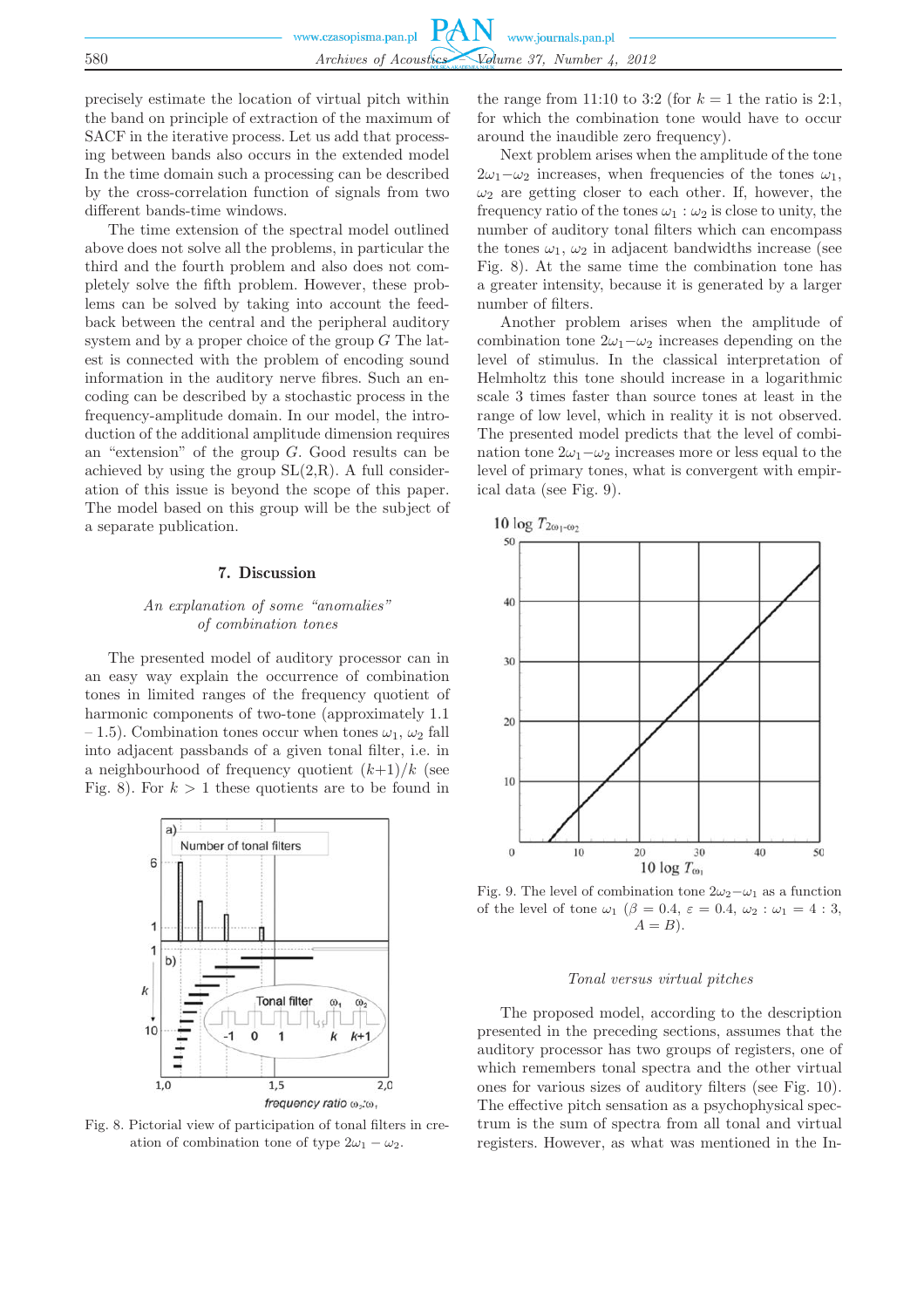

Fig. 10. Schematic diagram of the auditory processor.

troduction, there are large differences in perception of virtual and tonal pitches. In the present model this is explained by the feedback between the auditory processor and the peripheral system. It is assumed that virtual registers – contrary to tonal ones - do not participate in the feedback. Therefore, virtual pitches are not in direct interaction with "real" tones on the peripheral level, owing to which, for example, they are not subject to beat phenomenon with tones of similar frequencies.

The occurrence of higher combination tones, such as  $\omega_1 - n(\omega_2 - \omega_1)$ ,  $(n > 1)$  can also be explained by feedback of the auditory processor. Let us assume that owing to the feedback the initial spectrum of the twotone is enriched with the combination tone  $2\omega_1-\omega_2$ . By performing similar calculations for three – tone it can be demonstrated that the combination tone  $3\omega_1-2\omega_2$ is generated on the basis of the rule  $2(\cdot_1)-(\cdot_2)$  i.e.  $2(2\omega_1-\omega_2)-\omega_1=3\omega_1-2\omega_2$ . On the same basis further combination tone, such as  $\omega_1-n(\omega_2-\omega_1)$  are obtained.

#### *Problem of locating the auditory processor*

In the proposed model of the central auditory processing of pitch the perception process is described by means of convolution and sound spectra generated by ears. From the mathematical point of view convolution is directly connected with symmetry. Therefore, symmetry described by a group (of symmetry) plays

the main role in the proposed construction. Similar cases are to be found in contemporary physics. Symmetry is the basis of the most fundamental phenomena such as elementary interactions and elementary particles. Symmetry also allows one to simplify some problems in physics e.g. the problem of describing an optical spectrum. If e.g. chemical particles have nontrivial symmetry then on this basis we can in a qualitative way describe the optical spectrum without having to solve differential equations. In analogy to this, in our case symmetry may describe a structure of neural net which is responsible for pitch extraction. One of the difficulties of our analogy is that the physics of the brain is nonlinear contrary to spectroscopy whose physics is linear. In general most of methods based on symmetry do not work on nonlinear systems. We could also put forward a hypothesis that the action of neural net as a macroscopic structure is connected with a linear quantum structure with an inner symmetry on microscopic level. Such a structure could perform signal processing according to the presented description. There is one argument in favour of this hypothesis which is also a conclusion of the proposed model, namely, the structure responsible for signal processing on the central level must be richer and more complex than the neural structure of the brain.

#### References

- 1. Ashmore J. (2008), *Cochlear outer hair cell motility*, Physiol. Rev., **88**, 173–210.
- 2. Boer E. (1984), *Auditory physics. Physical principles in hearing theory II*, Physics Reports, **105**, 3, 141–226.
- 3. Boer E. (1991), *Auditory physics. Physical principles in hearing theory III*, Physics Reports, **203**, 3, 125–231.
- 4. Cheveigne A. (2005), *Pitch perception models*, [in:] *Pitch: Neural Coding And Perception*, Plack C.J., Oxenham A.J., Fay R.R., Popper A.N. [Eds.], pp. 169–233, Springer Verlag, New York.
- 5. EGUILUZ V.M., OSPECK M., CHOE Y., HUDSpeth A.J., Magnasco M.O. (2000), *Essential nonlinearities in hearing*, Phys. Rev. Lett., **84**, 5232–5235.
- 6. Goldstein J.L. (1967), *Auditory nonlinearity*, J. Acoust. Soc. Am., **41**, 676–689.
- 7. Goldstein J.L. (1973), *An optimum processor theory for the central formation of the pitch of complex tones*, J. Acoust. Soc. Am., **54**, 1496–1516.
- 8. Greenwood D.D. (1971), *Aural combination tones and auditory masking*, J. Acoust. Soc. Am., **50**, 502– 543.
- 9. Helle R. (1969/70), *Amplitude and phase of third order auditory difference tone* [in German: *Amplitude und Phase des im Geh¨or gebildeten Differenztones dritter Ordnung*], Acustica, **22**, 74–87.
- 10. Helmholtz H. (1856), *On the combination tones* [in German: *Über Combinationstöne*], Ann. Phys. Chem., **99**, 497–540.